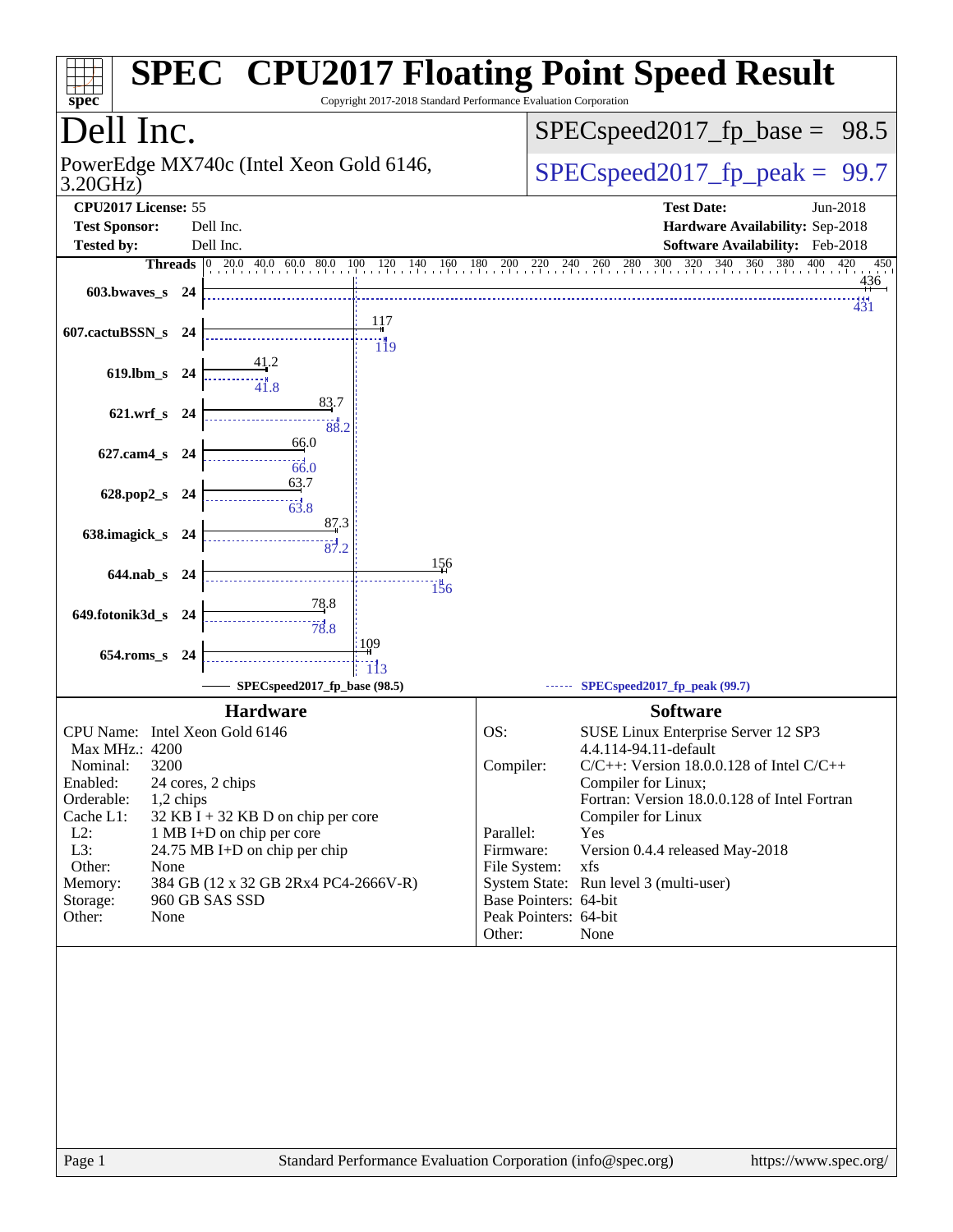

Copyright 2017-2018 Standard Performance Evaluation Corporation

# Dell Inc.

3.20GHz) PowerEdge MX740c (Intel Xeon Gold 6146,  $\vert$  [SPECspeed2017\\_fp\\_peak =](http://www.spec.org/auto/cpu2017/Docs/result-fields.html#SPECspeed2017fppeak) 99.7

 $SPECspeed2017_fp\_base = 98.5$ 

**[CPU2017 License:](http://www.spec.org/auto/cpu2017/Docs/result-fields.html#CPU2017License)** 55 **[Test Date:](http://www.spec.org/auto/cpu2017/Docs/result-fields.html#TestDate)** Jun-2018

**[Test Sponsor:](http://www.spec.org/auto/cpu2017/Docs/result-fields.html#TestSponsor)** Dell Inc. **[Hardware Availability:](http://www.spec.org/auto/cpu2017/Docs/result-fields.html#HardwareAvailability)** Sep-2018 **[Tested by:](http://www.spec.org/auto/cpu2017/Docs/result-fields.html#Testedby)** Dell Inc. **[Software Availability:](http://www.spec.org/auto/cpu2017/Docs/result-fields.html#SoftwareAvailability)** Feb-2018

### **[Results Table](http://www.spec.org/auto/cpu2017/Docs/result-fields.html#ResultsTable)**

|                                    | <b>Base</b>    |                |       |                |            |                |            | <b>Peak</b>    |                |              |                |              |                |              |
|------------------------------------|----------------|----------------|-------|----------------|------------|----------------|------------|----------------|----------------|--------------|----------------|--------------|----------------|--------------|
| <b>Benchmark</b>                   | <b>Threads</b> | <b>Seconds</b> | Ratio | <b>Seconds</b> | Ratio      | <b>Seconds</b> | Ratio      | <b>Threads</b> | <b>Seconds</b> | <b>Ratio</b> | <b>Seconds</b> | <b>Ratio</b> | <b>Seconds</b> | <b>Ratio</b> |
| 603.bwayes s                       | 24             | 132            | 446   | 135            | 436        | 136            | 432        | 24             | 136            | 434          | 138            | 428          | 137            | <b>431</b>   |
| 607.cactuBSSN s                    | 24             | 142            | 118   | 144            | 116        | 143            | <b>117</b> | 24             | 140            | <u>119</u>   | 141            | 118          | 140            | 119          |
| $619.1$ bm s                       | 24             | 125            | 41.9  | 127            | 41.2       | 129            | 40.8       | 24             | 125            | 42.0         | 125            | 41.8         | 129            | 40.7         |
| $621$ .wrf s                       | 24             | 158            | 83.7  | 157            | 84.2       | 158            | 83.6       | 24             | 150            | 88.3         | 152            | 87.2         | 150            | 88.2         |
| $627.cam4_s$                       | 24             | 134            | 66.0  | 135            | 65.8       | 134            | 66.0       | 24             | 134            | 66.1         | 134            | 66.0         | 135            | 65.8         |
| $628.pop2_s$                       | 24             | 185            | 64.1  | 186            | 63.7       | 187            | 63.6       | 24             | 186            | 63.8         | 186            | 63.8         | 184            | 64.5         |
| 638.imagick_s                      | 24             | 165            | 87.4  | 165            | 87.3       | 167            | 86.2       | 24             | 165            | 87.5         | 165            | 87.2         | 166            | 87.1         |
| $644$ .nab s                       | 24             | 110            | 159   | 112            | 155        | 112            | 156        | 24             | 113            | <b>155</b>   | 112            | 156          | 112            | 156          |
| 649.fotonik3d s                    | 24             | 116            | 78.8  | 116            | 78.7       | 115            | 79.4       | 24             | 116            | 78.8         | 115            | 79.2         | 116            | 78.8         |
| $654$ .roms s                      | 24             | 147            | 107   | <u>145</u>     | <b>109</b> | 144            | 109        | 24             | 139            | <b>113</b>   | 139            | 113          | 138            | 114          |
| $SPEC speed2017$ fp base =<br>98.5 |                |                |       |                |            |                |            |                |                |              |                |              |                |              |

**[SPECspeed2017\\_fp\\_peak =](http://www.spec.org/auto/cpu2017/Docs/result-fields.html#SPECspeed2017fppeak) 99.7**

Results appear in the [order in which they were run.](http://www.spec.org/auto/cpu2017/Docs/result-fields.html#RunOrder) Bold underlined text [indicates a median measurement](http://www.spec.org/auto/cpu2017/Docs/result-fields.html#Median).

### **[Operating System Notes](http://www.spec.org/auto/cpu2017/Docs/result-fields.html#OperatingSystemNotes)**

Stack size set to unlimited using "ulimit -s unlimited"

### **[General Notes](http://www.spec.org/auto/cpu2017/Docs/result-fields.html#GeneralNotes)**

Environment variables set by runcpu before the start of the run: KMP\_AFFINITY = "granularity=fine,compact" LD\_LIBRARY\_PATH = "/root/cpu2017/lib/ia32:/root/cpu2017/lib/intel64:/root/cpu2017/je5.0.1-32:/root/cpu2017/je5.0.1-64" OMP\_STACKSIZE = "192M"

 Binaries compiled on a system with 1x Intel Core i7-4790 CPU + 32GB RAM memory using Redhat Enterprise Linux 7.4 Yes: The test sponsor attests, as of date of publication, that CVE-2017-5754 (Meltdown) is mitigated in the system as tested and documented.

 Yes: The test sponsor attests, as of date of publication, that CVE-2017-5753 (Spectre variant 1) is mitigated in the system as tested and documented.

 Yes: The test sponsor attests, as of date of publication, that CVE-2017-5715 (Spectre variant 2) is mitigated in the system as tested and documented.

Transparent Huge Pages enabled by default

Prior to runcpu invocation

Filesystem page cache synced and cleared with:

sync; echo 3> /proc/sys/vm/drop\_caches

#### **[Platform Notes](http://www.spec.org/auto/cpu2017/Docs/result-fields.html#PlatformNotes)**

 BIOS settings: Sub NUMA Cluster Disabled Virtualization Technology Disabled

**(Continued on next page)**

Page 2 Standard Performance Evaluation Corporation [\(info@spec.org\)](mailto:info@spec.org) <https://www.spec.org/>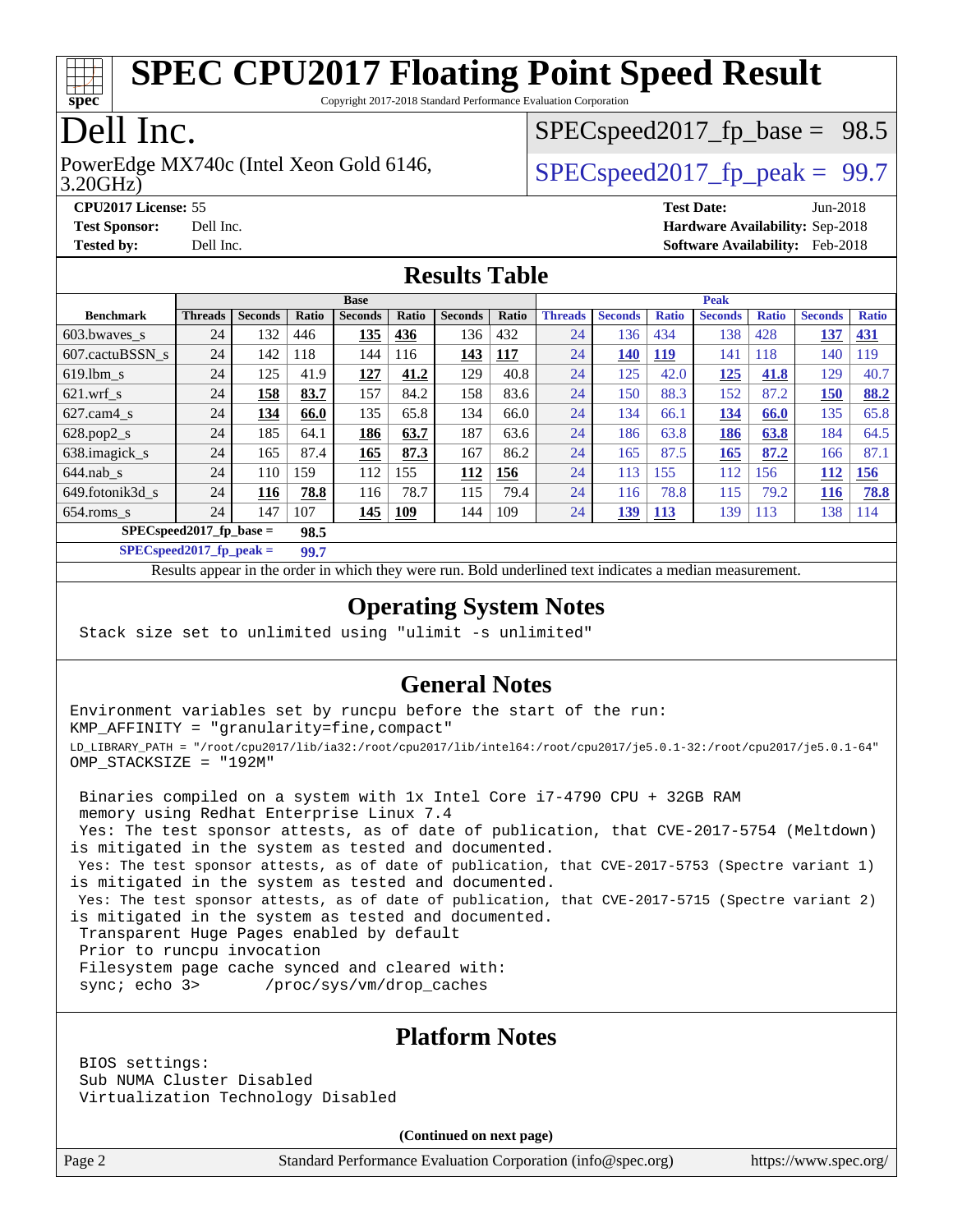

Copyright 2017-2018 Standard Performance Evaluation Corporation

# Dell Inc.

3.20GHz) PowerEdge MX740c (Intel Xeon Gold 6146,  $\vert$  [SPECspeed2017\\_fp\\_peak =](http://www.spec.org/auto/cpu2017/Docs/result-fields.html#SPECspeed2017fppeak) 99.7

 $SPECspeed2017_fp\_base = 98.5$ 

**[CPU2017 License:](http://www.spec.org/auto/cpu2017/Docs/result-fields.html#CPU2017License)** 55 **[Test Date:](http://www.spec.org/auto/cpu2017/Docs/result-fields.html#TestDate)** Jun-2018 **[Test Sponsor:](http://www.spec.org/auto/cpu2017/Docs/result-fields.html#TestSponsor)** Dell Inc. **[Hardware Availability:](http://www.spec.org/auto/cpu2017/Docs/result-fields.html#HardwareAvailability)** Sep-2018 **[Tested by:](http://www.spec.org/auto/cpu2017/Docs/result-fields.html#Testedby)** Dell Inc. **[Software Availability:](http://www.spec.org/auto/cpu2017/Docs/result-fields.html#SoftwareAvailability)** Feb-2018

#### **[Platform Notes \(Continued\)](http://www.spec.org/auto/cpu2017/Docs/result-fields.html#PlatformNotes)**

Page 3 Standard Performance Evaluation Corporation [\(info@spec.org\)](mailto:info@spec.org) <https://www.spec.org/> System Profile set to Custom CPU Performance set to Maximum Performance C States set to Autonomous C1EE Disabled Uncore Frequency set to Dynamic Energy Efficiency Policy set to Performance Memory Patrol Scrub Disabled Logical Processor Disabled CPU Interconnect Bus Link Power Management Disabled PCI ASPM L1 Link Power Management Disabled Sysinfo program /root/cpu2017/bin/sysinfo Rev: r5797 of 2017-06-14 96c45e4568ad54c135fd618bcc091c0f running on linux-5y3r Fri Jun 1 22:14:43 2018 SUT (System Under Test) info as seen by some common utilities. For more information on this section, see <https://www.spec.org/cpu2017/Docs/config.html#sysinfo> From /proc/cpuinfo model name : Intel(R) Xeon(R) Gold 6146 CPU @ 3.20GHz 2 "physical id"s (chips) 24 "processors" cores, siblings (Caution: counting these is hw and system dependent. The following excerpts from /proc/cpuinfo might not be reliable. Use with caution.) cpu cores : 12 siblings : 12 physical 0: cores 0 1 2 3 4 9 10 16 18 19 25 26 physical 1: cores 0 1 2 3 4 9 10 16 18 19 25 26 From lscpu: Architecture: x86\_64 CPU op-mode(s): 32-bit, 64-bit Byte Order: Little Endian  $CPU(s):$  24 On-line CPU(s) list: 0-23 Thread(s) per core: 1 Core(s) per socket: 12 Socket(s): 2 NUMA node(s): 2 Vendor ID: GenuineIntel CPU family: 6 Model: 85 Model name:  $Intel(R)$  Xeon(R) Gold 6146 CPU @ 3.20GHz Stepping: 4 CPU MHz: 3192.481 BogoMIPS: 6384.96 Virtualization: VT-x **(Continued on next page)**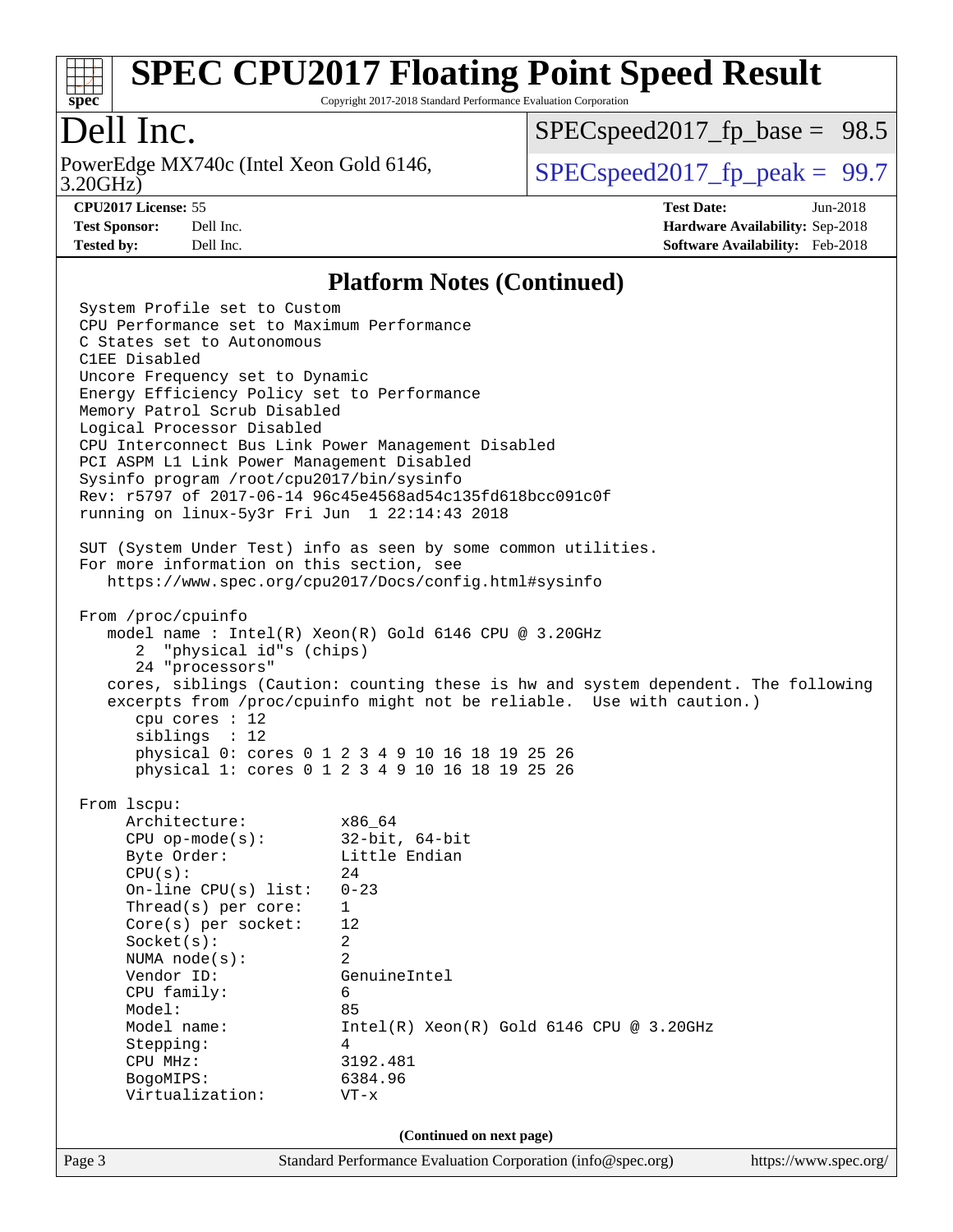

Copyright 2017-2018 Standard Performance Evaluation Corporation

# Dell Inc.

3.20GHz) PowerEdge MX740c (Intel Xeon Gold 6146,  $\vert$  [SPECspeed2017\\_fp\\_peak =](http://www.spec.org/auto/cpu2017/Docs/result-fields.html#SPECspeed2017fppeak) 99.7

[SPECspeed2017\\_fp\\_base =](http://www.spec.org/auto/cpu2017/Docs/result-fields.html#SPECspeed2017fpbase) 98.5

**[CPU2017 License:](http://www.spec.org/auto/cpu2017/Docs/result-fields.html#CPU2017License)** 55 **[Test Date:](http://www.spec.org/auto/cpu2017/Docs/result-fields.html#TestDate)** Jun-2018 **[Test Sponsor:](http://www.spec.org/auto/cpu2017/Docs/result-fields.html#TestSponsor)** Dell Inc. **[Hardware Availability:](http://www.spec.org/auto/cpu2017/Docs/result-fields.html#HardwareAvailability)** Sep-2018 **[Tested by:](http://www.spec.org/auto/cpu2017/Docs/result-fields.html#Testedby)** Dell Inc. **[Software Availability:](http://www.spec.org/auto/cpu2017/Docs/result-fields.html#SoftwareAvailability)** Feb-2018

#### **[Platform Notes \(Continued\)](http://www.spec.org/auto/cpu2017/Docs/result-fields.html#PlatformNotes)**

 L1d cache: 32K L1i cache: 32K L2 cache: 1024K L3 cache: 25344K NUMA node0 CPU(s): 0,2,4,6,8,10,12,14,16,18,20,22 NUMA node1 CPU(s): 1,3,5,7,9,11,13,15,17,19,21,23 Flags: fpu vme de pse tsc msr pae mce cx8 apic sep mtrr pge mca cmov pat pse36 clflush dts acpi mmx fxsr sse sse2 ss ht tm pbe syscall nx pdpe1gb rdtscp lm constant\_tsc art arch\_perfmon pebs bts rep\_good nopl xtopology nonstop\_tsc aperfmperf eagerfpu pni pclmulqdq dtes64 monitor ds\_cpl vmx smx est tm2 ssse3 sdbg fma cx16 xtpr pdcm pcid dca sse4\_1 sse4\_2 x2apic movbe popcnt tsc\_deadline\_timer aes xsave avx f16c rdrand lahf\_lm abm 3dnowprefetch ida arat epb invpcid\_single pln pts dtherm intel\_pt rsb\_ctxsw spec\_ctrl retpoline kaiser tpr\_shadow vnmi flexpriority ept vpid fsgsbase tsc\_adjust bmi1 hle avx2 smep bmi2 erms invpcid rtm cqm mpx avx512f avx512dq rdseed adx smap clflushopt clwb avx512cd avx512bw avx512vl xsaveopt xsavec xgetbv1 cqm\_llc cqm\_occup\_llc pku ospke /proc/cpuinfo cache data cache size : 25344 KB From numactl --hardware WARNING: a numactl 'node' might or might not correspond to a physical chip. available: 2 nodes (0-1) node 0 cpus: 0 2 4 6 8 10 12 14 16 18 20 22 node 0 size: 192122 MB node 0 free: 188322 MB node 1 cpus: 1 3 5 7 9 11 13 15 17 19 21 23 node 1 size: 193517 MB node 1 free: 189488 MB node distances: node 0 1  $0: 10 21$  1: 21 10 From /proc/meminfo MemTotal: 394895024 kB HugePages\_Total: 0 Hugepagesize: 2048 kB /usr/bin/lsb\_release -d SUSE Linux Enterprise Server 12 SP3 From /etc/\*release\* /etc/\*version\* SuSE-release: SUSE Linux Enterprise Server 12 (x86\_64) VERSION = 12 PATCHLEVEL = 3

**(Continued on next page)**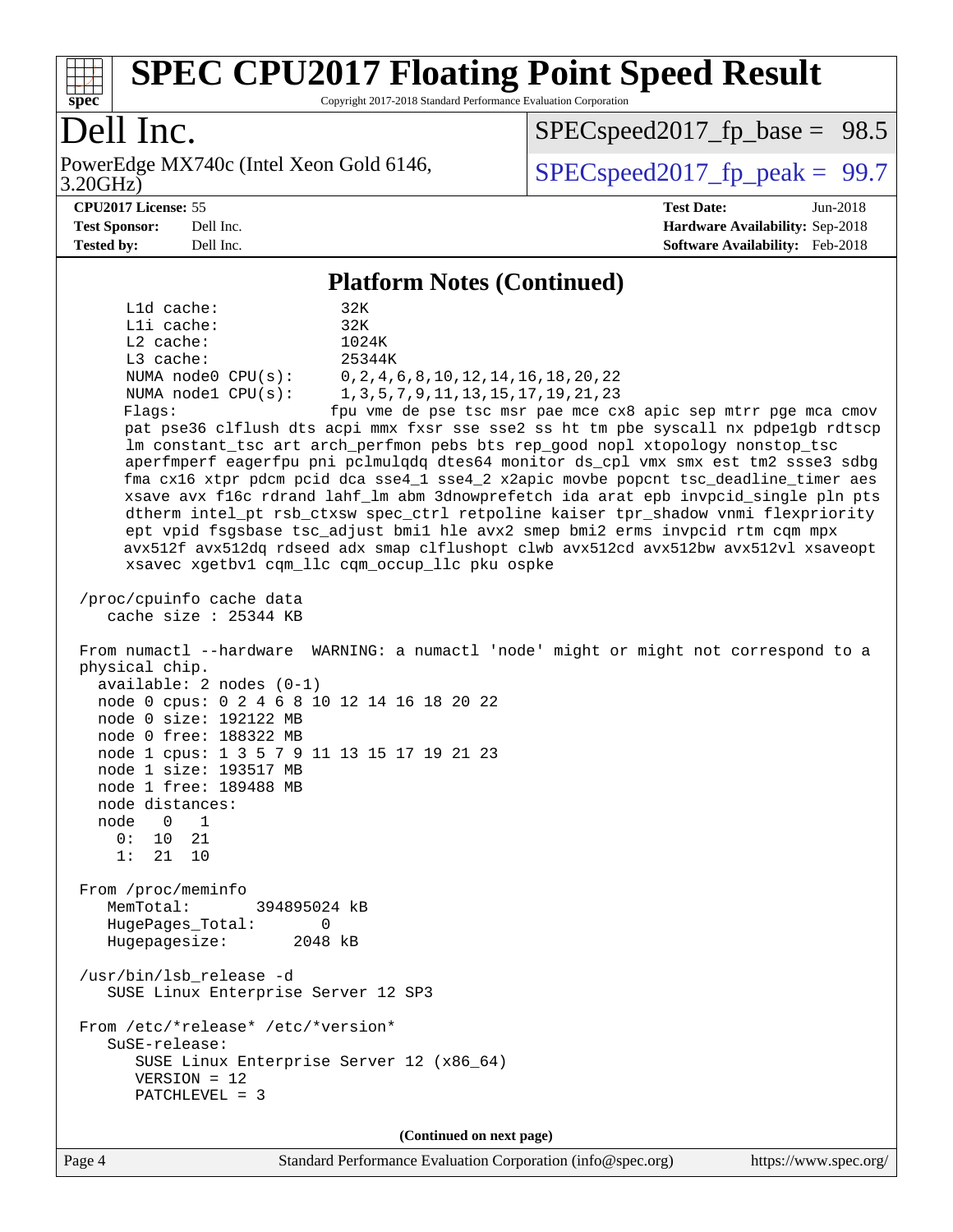

Copyright 2017-2018 Standard Performance Evaluation Corporation

### Dell Inc.

3.20GHz) PowerEdge MX740c (Intel Xeon Gold 6146,  $\vert$  [SPECspeed2017\\_fp\\_peak =](http://www.spec.org/auto/cpu2017/Docs/result-fields.html#SPECspeed2017fppeak) 99.7

 $SPECspeed2017_fp\_base = 98.5$ 

**[Test Sponsor:](http://www.spec.org/auto/cpu2017/Docs/result-fields.html#TestSponsor)** Dell Inc. **[Hardware Availability:](http://www.spec.org/auto/cpu2017/Docs/result-fields.html#HardwareAvailability)** Sep-2018 **[Tested by:](http://www.spec.org/auto/cpu2017/Docs/result-fields.html#Testedby)** Dell Inc. **[Software Availability:](http://www.spec.org/auto/cpu2017/Docs/result-fields.html#SoftwareAvailability)** Feb-2018

**[CPU2017 License:](http://www.spec.org/auto/cpu2017/Docs/result-fields.html#CPU2017License)** 55 **[Test Date:](http://www.spec.org/auto/cpu2017/Docs/result-fields.html#TestDate)** Jun-2018

#### **[Platform Notes \(Continued\)](http://www.spec.org/auto/cpu2017/Docs/result-fields.html#PlatformNotes)**

 # This file is deprecated and will be removed in a future service pack or release. # Please check /etc/os-release for details about this release. os-release: NAME="SLES" VERSION="12-SP3" VERSION\_ID="12.3" PRETTY\_NAME="SUSE Linux Enterprise Server 12 SP3" ID="sles" ANSI\_COLOR="0;32" CPE\_NAME="cpe:/o:suse:sles:12:sp3" uname -a: Linux linux-5y3r 4.4.114-94.11-default #1 SMP Thu Feb 1 19:28:26 UTC 2018 (4309ff9) x86\_64 x86\_64 x86\_64 GNU/Linux run-level 3 Jun 1 17:33 SPEC is set to: /root/cpu2017 Filesystem Type Size Used Avail Use% Mounted on /dev/sda3 xfs 882G 24G 859G 3% / Additional information from dmidecode follows. WARNING: Use caution when you interpret this section. The 'dmidecode' program reads system data which is "intended to allow hardware to be accurately determined", but the intent may not be met, as there are frequent changes to hardware, firmware, and the "DMTF SMBIOS" standard. BIOS Dell Inc. 0.4.4 05/22/2018 Memory: 6x 00AD00B300AD HMA84GR7AFR4N-VK 32 GB 2 rank 2666 6x 00AD063200AD HMA84GR7AFR4N-VK 32 GB 2 rank 2666 12x Not Specified Not Specified

(End of data from sysinfo program)

#### **[Compiler Version Notes](http://www.spec.org/auto/cpu2017/Docs/result-fields.html#CompilerVersionNotes)**

| Page 5                    | Standard Performance Evaluation Corporation (info@spec.org)     | https://www.spec.org/ |
|---------------------------|-----------------------------------------------------------------|-----------------------|
|                           | (Continued on next page)                                        |                       |
| icc (ICC) 18.0.0 20170811 |                                                                 |                       |
| $619.1$ bm s(peak)<br>CC. |                                                                 |                       |
| icc (ICC) 18.0.0 20170811 | Copyright (C) 1985-2017 Intel Corporation. All rights reserved. |                       |
| CC                        | 619.1bm_s(base) 638.imagick_s(base, peak) 644.nab_s(base, peak) |                       |
|                           |                                                                 |                       |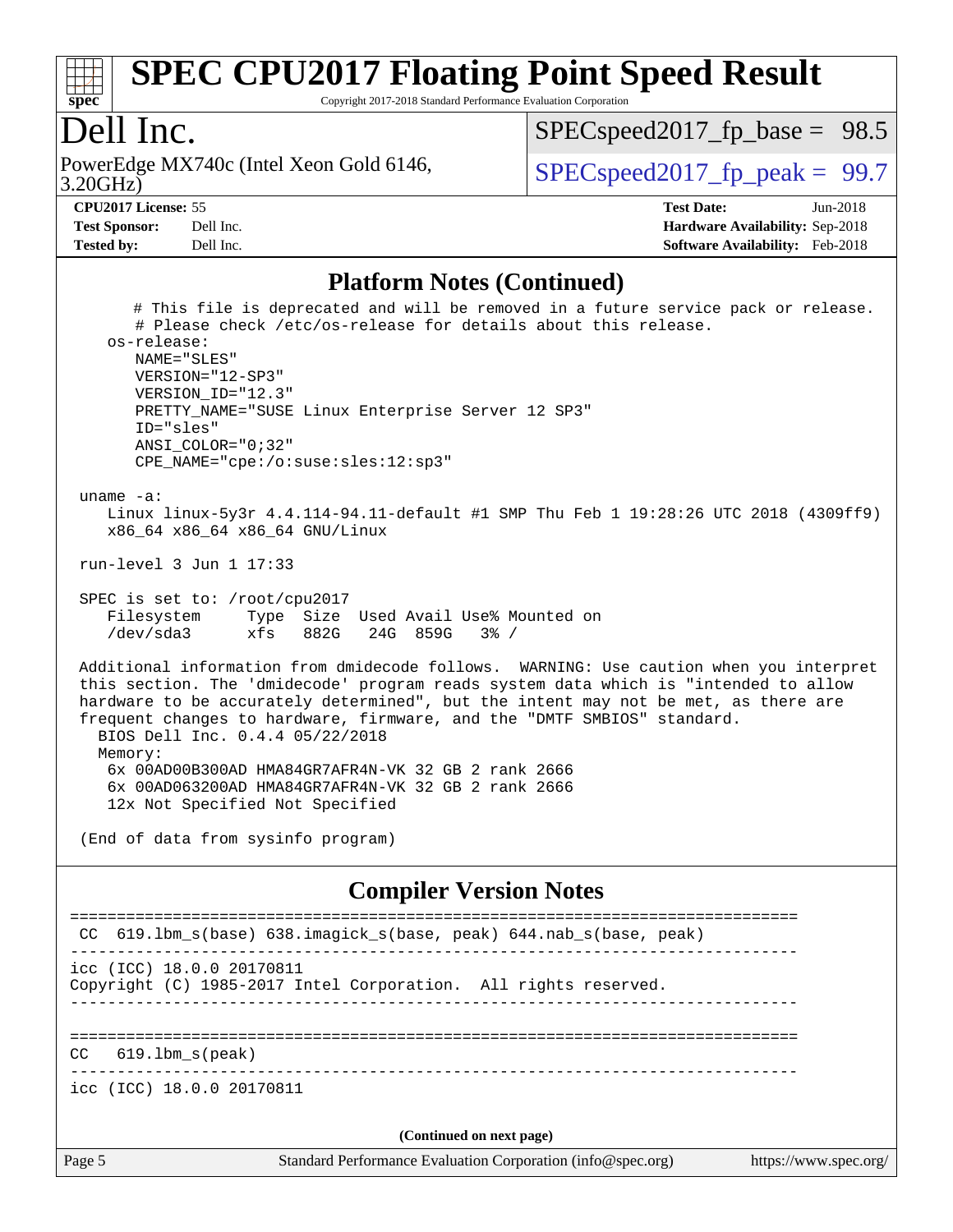

Copyright 2017-2018 Standard Performance Evaluation Corporation

# Dell Inc.

3.20GHz) PowerEdge MX740c (Intel Xeon Gold 6146,  $\text{SPEC speed2017\_fp\_peak} = 99.7$ 

[SPECspeed2017\\_fp\\_base =](http://www.spec.org/auto/cpu2017/Docs/result-fields.html#SPECspeed2017fpbase) 98.5

**[CPU2017 License:](http://www.spec.org/auto/cpu2017/Docs/result-fields.html#CPU2017License)** 55 **[Test Date:](http://www.spec.org/auto/cpu2017/Docs/result-fields.html#TestDate)** Jun-2018 **[Test Sponsor:](http://www.spec.org/auto/cpu2017/Docs/result-fields.html#TestSponsor)** Dell Inc. **[Hardware Availability:](http://www.spec.org/auto/cpu2017/Docs/result-fields.html#HardwareAvailability)** Sep-2018 **[Tested by:](http://www.spec.org/auto/cpu2017/Docs/result-fields.html#Testedby)** Dell Inc. **[Software Availability:](http://www.spec.org/auto/cpu2017/Docs/result-fields.html#SoftwareAvailability)** Feb-2018

### **[Compiler Version Notes \(Continued\)](http://www.spec.org/auto/cpu2017/Docs/result-fields.html#CompilerVersionNotes)**

| Copyright (C) 1985-2017 Intel Corporation. All rights reserved.                                         |  |  |  |  |  |  |  |
|---------------------------------------------------------------------------------------------------------|--|--|--|--|--|--|--|
|                                                                                                         |  |  |  |  |  |  |  |
| FC 607.cactuBSSN s(base)                                                                                |  |  |  |  |  |  |  |
| icpc (ICC) 18.0.0 20170811                                                                              |  |  |  |  |  |  |  |
| Copyright (C) 1985-2017 Intel Corporation. All rights reserved.<br>icc (ICC) 18.0.0 20170811            |  |  |  |  |  |  |  |
| Copyright (C) 1985-2017 Intel Corporation. All rights reserved.<br>ifort (IFORT) 18.0.0 20170811        |  |  |  |  |  |  |  |
| Copyright (C) 1985-2017 Intel Corporation. All rights reserved.                                         |  |  |  |  |  |  |  |
|                                                                                                         |  |  |  |  |  |  |  |
| FC 607.cactuBSSN_s(peak)                                                                                |  |  |  |  |  |  |  |
| icpc (ICC) 18.0.0 20170811                                                                              |  |  |  |  |  |  |  |
| Copyright (C) 1985-2017 Intel Corporation. All rights reserved.<br>icc (ICC) 18.0.0 20170811            |  |  |  |  |  |  |  |
| Copyright (C) 1985-2017 Intel Corporation. All rights reserved.<br>ifort (IFORT) 18.0.0 20170811        |  |  |  |  |  |  |  |
| Copyright (C) 1985-2017 Intel Corporation. All rights reserved.<br>____________________________________ |  |  |  |  |  |  |  |
|                                                                                                         |  |  |  |  |  |  |  |
| FC 603.bwaves_s(base) 649.fotonik3d_s(base) 654.roms_s(base)                                            |  |  |  |  |  |  |  |
| ifort (IFORT) 18.0.0 20170811<br>Copyright (C) 1985-2017 Intel Corporation. All rights reserved.        |  |  |  |  |  |  |  |
|                                                                                                         |  |  |  |  |  |  |  |
|                                                                                                         |  |  |  |  |  |  |  |
| 603.bwaves_s(peak) 649.fotonik3d_s(peak) 654.roms_s(peak)<br>FC                                         |  |  |  |  |  |  |  |
| ifort (IFORT) 18.0.0 20170811<br>Copyright (C) 1985-2017 Intel Corporation. All rights reserved.        |  |  |  |  |  |  |  |
|                                                                                                         |  |  |  |  |  |  |  |
| $CC$ 621.wrf_s(base) 627.cam4_s(base, peak) 628.pop2_s(base)                                            |  |  |  |  |  |  |  |
| ifort (IFORT) 18.0.0 20170811                                                                           |  |  |  |  |  |  |  |
| Copyright (C) 1985-2017 Intel Corporation. All rights reserved.<br>icc (ICC) 18.0.0 20170811            |  |  |  |  |  |  |  |
| Copyright (C) 1985-2017 Intel Corporation. All rights reserved.                                         |  |  |  |  |  |  |  |
|                                                                                                         |  |  |  |  |  |  |  |
| (Continued on next page)                                                                                |  |  |  |  |  |  |  |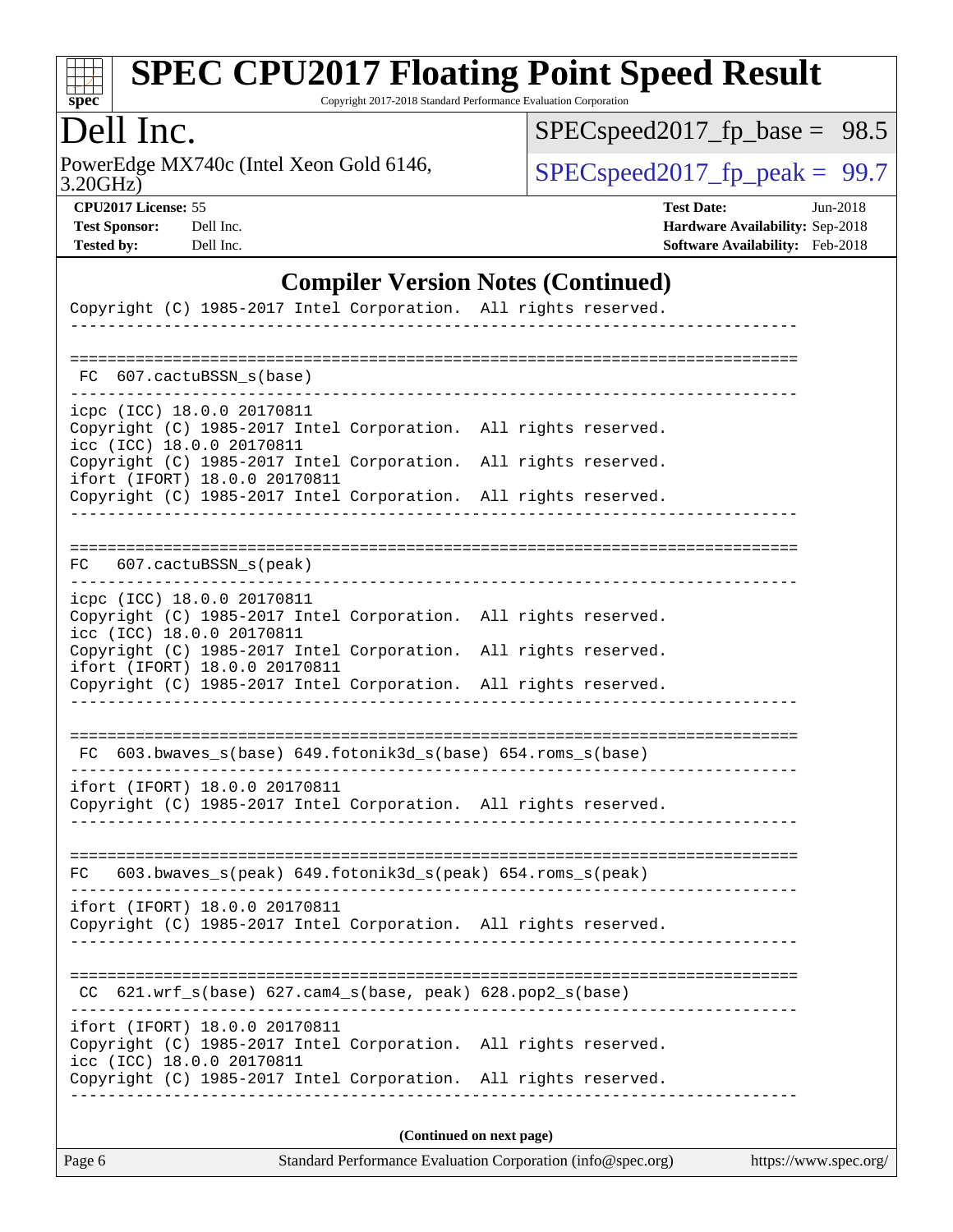

Copyright 2017-2018 Standard Performance Evaluation Corporation

# Dell Inc.

PowerEdge MX740c (Intel Xeon Gold 6146,  $\vert$  [SPECspeed2017\\_fp\\_peak =](http://www.spec.org/auto/cpu2017/Docs/result-fields.html#SPECspeed2017fppeak) 99.7

 $SPECspeed2017_fp\_base = 98.5$ 

3.20GHz)

**[CPU2017 License:](http://www.spec.org/auto/cpu2017/Docs/result-fields.html#CPU2017License)** 55 **[Test Date:](http://www.spec.org/auto/cpu2017/Docs/result-fields.html#TestDate)** Jun-2018 **[Test Sponsor:](http://www.spec.org/auto/cpu2017/Docs/result-fields.html#TestSponsor)** Dell Inc. **[Hardware Availability:](http://www.spec.org/auto/cpu2017/Docs/result-fields.html#HardwareAvailability)** Sep-2018 **[Tested by:](http://www.spec.org/auto/cpu2017/Docs/result-fields.html#Testedby)** Dell Inc. **[Software Availability:](http://www.spec.org/auto/cpu2017/Docs/result-fields.html#SoftwareAvailability)** Feb-2018

### **[Compiler Version Notes \(Continued\)](http://www.spec.org/auto/cpu2017/Docs/result-fields.html#CompilerVersionNotes)**

============================================================================== CC 621.wrf\_s(peak) 628.pop2\_s(peak) ----------------------------------------------------------------------------- ifort (IFORT) 18.0.0 20170811 Copyright (C) 1985-2017 Intel Corporation. All rights reserved. icc (ICC) 18.0.0 20170811 Copyright (C) 1985-2017 Intel Corporation. All rights reserved. ------------------------------------------------------------------------------

### **[Base Compiler Invocation](http://www.spec.org/auto/cpu2017/Docs/result-fields.html#BaseCompilerInvocation)**

[C benchmarks](http://www.spec.org/auto/cpu2017/Docs/result-fields.html#Cbenchmarks): [icc](http://www.spec.org/cpu2017/results/res2018q4/cpu2017-20181001-09025.flags.html#user_CCbase_intel_icc_18.0_66fc1ee009f7361af1fbd72ca7dcefbb700085f36577c54f309893dd4ec40d12360134090235512931783d35fd58c0460139e722d5067c5574d8eaf2b3e37e92)

[Fortran benchmarks](http://www.spec.org/auto/cpu2017/Docs/result-fields.html#Fortranbenchmarks): [ifort](http://www.spec.org/cpu2017/results/res2018q4/cpu2017-20181001-09025.flags.html#user_FCbase_intel_ifort_18.0_8111460550e3ca792625aed983ce982f94888b8b503583aa7ba2b8303487b4d8a21a13e7191a45c5fd58ff318f48f9492884d4413fa793fd88dd292cad7027ca)

[Benchmarks using both Fortran and C](http://www.spec.org/auto/cpu2017/Docs/result-fields.html#BenchmarksusingbothFortranandC): [ifort](http://www.spec.org/cpu2017/results/res2018q4/cpu2017-20181001-09025.flags.html#user_CC_FCbase_intel_ifort_18.0_8111460550e3ca792625aed983ce982f94888b8b503583aa7ba2b8303487b4d8a21a13e7191a45c5fd58ff318f48f9492884d4413fa793fd88dd292cad7027ca) [icc](http://www.spec.org/cpu2017/results/res2018q4/cpu2017-20181001-09025.flags.html#user_CC_FCbase_intel_icc_18.0_66fc1ee009f7361af1fbd72ca7dcefbb700085f36577c54f309893dd4ec40d12360134090235512931783d35fd58c0460139e722d5067c5574d8eaf2b3e37e92)

[Benchmarks using Fortran, C, and C++:](http://www.spec.org/auto/cpu2017/Docs/result-fields.html#BenchmarksusingFortranCandCXX) [icpc](http://www.spec.org/cpu2017/results/res2018q4/cpu2017-20181001-09025.flags.html#user_CC_CXX_FCbase_intel_icpc_18.0_c510b6838c7f56d33e37e94d029a35b4a7bccf4766a728ee175e80a419847e808290a9b78be685c44ab727ea267ec2f070ec5dc83b407c0218cded6866a35d07) [icc](http://www.spec.org/cpu2017/results/res2018q4/cpu2017-20181001-09025.flags.html#user_CC_CXX_FCbase_intel_icc_18.0_66fc1ee009f7361af1fbd72ca7dcefbb700085f36577c54f309893dd4ec40d12360134090235512931783d35fd58c0460139e722d5067c5574d8eaf2b3e37e92) [ifort](http://www.spec.org/cpu2017/results/res2018q4/cpu2017-20181001-09025.flags.html#user_CC_CXX_FCbase_intel_ifort_18.0_8111460550e3ca792625aed983ce982f94888b8b503583aa7ba2b8303487b4d8a21a13e7191a45c5fd58ff318f48f9492884d4413fa793fd88dd292cad7027ca)

# **[Base Portability Flags](http://www.spec.org/auto/cpu2017/Docs/result-fields.html#BasePortabilityFlags)**

 603.bwaves\_s: [-DSPEC\\_LP64](http://www.spec.org/cpu2017/results/res2018q4/cpu2017-20181001-09025.flags.html#suite_basePORTABILITY603_bwaves_s_DSPEC_LP64) 607.cactuBSSN\_s: [-DSPEC\\_LP64](http://www.spec.org/cpu2017/results/res2018q4/cpu2017-20181001-09025.flags.html#suite_basePORTABILITY607_cactuBSSN_s_DSPEC_LP64) 619.lbm\_s: [-DSPEC\\_LP64](http://www.spec.org/cpu2017/results/res2018q4/cpu2017-20181001-09025.flags.html#suite_basePORTABILITY619_lbm_s_DSPEC_LP64) 621.wrf\_s: [-DSPEC\\_LP64](http://www.spec.org/cpu2017/results/res2018q4/cpu2017-20181001-09025.flags.html#suite_basePORTABILITY621_wrf_s_DSPEC_LP64) [-DSPEC\\_CASE\\_FLAG](http://www.spec.org/cpu2017/results/res2018q4/cpu2017-20181001-09025.flags.html#b621.wrf_s_baseCPORTABILITY_DSPEC_CASE_FLAG) [-convert big\\_endian](http://www.spec.org/cpu2017/results/res2018q4/cpu2017-20181001-09025.flags.html#user_baseFPORTABILITY621_wrf_s_convert_big_endian_c3194028bc08c63ac5d04de18c48ce6d347e4e562e8892b8bdbdc0214820426deb8554edfa529a3fb25a586e65a3d812c835984020483e7e73212c4d31a38223) 627.cam4\_s: [-DSPEC\\_LP64](http://www.spec.org/cpu2017/results/res2018q4/cpu2017-20181001-09025.flags.html#suite_basePORTABILITY627_cam4_s_DSPEC_LP64) [-DSPEC\\_CASE\\_FLAG](http://www.spec.org/cpu2017/results/res2018q4/cpu2017-20181001-09025.flags.html#b627.cam4_s_baseCPORTABILITY_DSPEC_CASE_FLAG) 628.pop2\_s: [-DSPEC\\_LP64](http://www.spec.org/cpu2017/results/res2018q4/cpu2017-20181001-09025.flags.html#suite_basePORTABILITY628_pop2_s_DSPEC_LP64) [-DSPEC\\_CASE\\_FLAG](http://www.spec.org/cpu2017/results/res2018q4/cpu2017-20181001-09025.flags.html#b628.pop2_s_baseCPORTABILITY_DSPEC_CASE_FLAG) [-convert big\\_endian](http://www.spec.org/cpu2017/results/res2018q4/cpu2017-20181001-09025.flags.html#user_baseFPORTABILITY628_pop2_s_convert_big_endian_c3194028bc08c63ac5d04de18c48ce6d347e4e562e8892b8bdbdc0214820426deb8554edfa529a3fb25a586e65a3d812c835984020483e7e73212c4d31a38223) [-assume byterecl](http://www.spec.org/cpu2017/results/res2018q4/cpu2017-20181001-09025.flags.html#user_baseFPORTABILITY628_pop2_s_assume_byterecl_7e47d18b9513cf18525430bbf0f2177aa9bf368bc7a059c09b2c06a34b53bd3447c950d3f8d6c70e3faf3a05c8557d66a5798b567902e8849adc142926523472) 638.imagick\_s: [-DSPEC\\_LP64](http://www.spec.org/cpu2017/results/res2018q4/cpu2017-20181001-09025.flags.html#suite_basePORTABILITY638_imagick_s_DSPEC_LP64) 644.nab\_s: [-DSPEC\\_LP64](http://www.spec.org/cpu2017/results/res2018q4/cpu2017-20181001-09025.flags.html#suite_basePORTABILITY644_nab_s_DSPEC_LP64) 649.fotonik3d\_s: [-DSPEC\\_LP64](http://www.spec.org/cpu2017/results/res2018q4/cpu2017-20181001-09025.flags.html#suite_basePORTABILITY649_fotonik3d_s_DSPEC_LP64) 654.roms\_s: [-DSPEC\\_LP64](http://www.spec.org/cpu2017/results/res2018q4/cpu2017-20181001-09025.flags.html#suite_basePORTABILITY654_roms_s_DSPEC_LP64)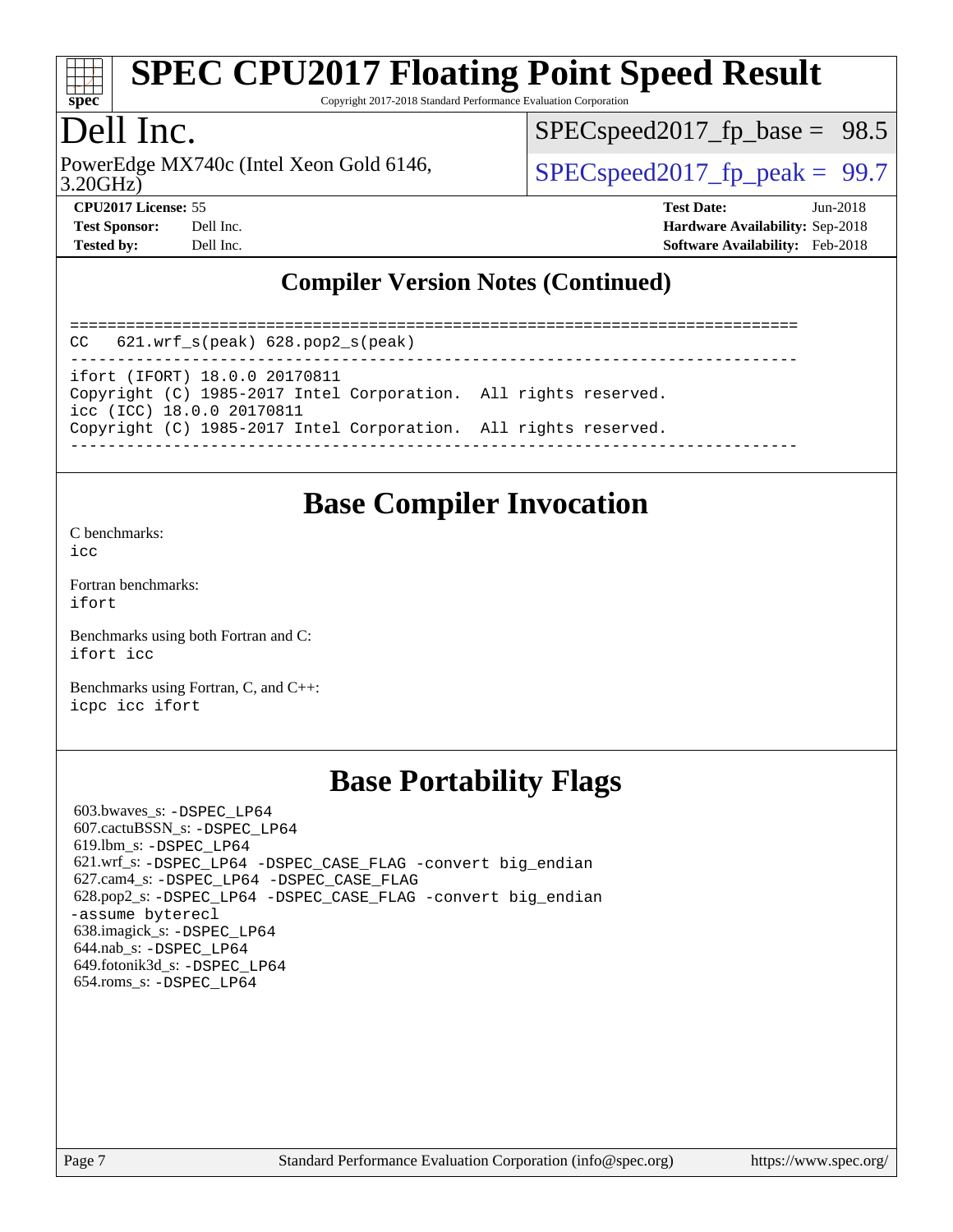

Copyright 2017-2018 Standard Performance Evaluation Corporation

# Dell Inc.

3.20GHz) PowerEdge MX740c (Intel Xeon Gold 6146,  $\vert$  [SPECspeed2017\\_fp\\_peak =](http://www.spec.org/auto/cpu2017/Docs/result-fields.html#SPECspeed2017fppeak) 99.7

 $SPECspeed2017_fp\_base = 98.5$ 

**[CPU2017 License:](http://www.spec.org/auto/cpu2017/Docs/result-fields.html#CPU2017License)** 55 **[Test Date:](http://www.spec.org/auto/cpu2017/Docs/result-fields.html#TestDate)** Jun-2018

**[Test Sponsor:](http://www.spec.org/auto/cpu2017/Docs/result-fields.html#TestSponsor)** Dell Inc. **[Hardware Availability:](http://www.spec.org/auto/cpu2017/Docs/result-fields.html#HardwareAvailability)** Sep-2018 **[Tested by:](http://www.spec.org/auto/cpu2017/Docs/result-fields.html#Testedby)** Dell Inc. **[Software Availability:](http://www.spec.org/auto/cpu2017/Docs/result-fields.html#SoftwareAvailability)** Feb-2018

## **[Base Optimization Flags](http://www.spec.org/auto/cpu2017/Docs/result-fields.html#BaseOptimizationFlags)**

#### [C benchmarks](http://www.spec.org/auto/cpu2017/Docs/result-fields.html#Cbenchmarks):

[-xCORE-AVX512](http://www.spec.org/cpu2017/results/res2018q4/cpu2017-20181001-09025.flags.html#user_CCbase_f-xCORE-AVX512) [-ipo](http://www.spec.org/cpu2017/results/res2018q4/cpu2017-20181001-09025.flags.html#user_CCbase_f-ipo) [-O3](http://www.spec.org/cpu2017/results/res2018q4/cpu2017-20181001-09025.flags.html#user_CCbase_f-O3) [-no-prec-div](http://www.spec.org/cpu2017/results/res2018q4/cpu2017-20181001-09025.flags.html#user_CCbase_f-no-prec-div) [-qopt-prefetch](http://www.spec.org/cpu2017/results/res2018q4/cpu2017-20181001-09025.flags.html#user_CCbase_f-qopt-prefetch) [-ffinite-math-only](http://www.spec.org/cpu2017/results/res2018q4/cpu2017-20181001-09025.flags.html#user_CCbase_f_finite_math_only_cb91587bd2077682c4b38af759c288ed7c732db004271a9512da14a4f8007909a5f1427ecbf1a0fb78ff2a814402c6114ac565ca162485bbcae155b5e4258871) [-qopt-mem-layout-trans=3](http://www.spec.org/cpu2017/results/res2018q4/cpu2017-20181001-09025.flags.html#user_CCbase_f-qopt-mem-layout-trans_de80db37974c74b1f0e20d883f0b675c88c3b01e9d123adea9b28688d64333345fb62bc4a798493513fdb68f60282f9a726aa07f478b2f7113531aecce732043) [-qopenmp](http://www.spec.org/cpu2017/results/res2018q4/cpu2017-20181001-09025.flags.html#user_CCbase_qopenmp_16be0c44f24f464004c6784a7acb94aca937f053568ce72f94b139a11c7c168634a55f6653758ddd83bcf7b8463e8028bb0b48b77bcddc6b78d5d95bb1df2967) [-DSPEC\\_OPENMP](http://www.spec.org/cpu2017/results/res2018q4/cpu2017-20181001-09025.flags.html#suite_CCbase_DSPEC_OPENMP)

[Fortran benchmarks](http://www.spec.org/auto/cpu2017/Docs/result-fields.html#Fortranbenchmarks):

```
-DSPEC_OPENMP -xCORE-AVX512 -ipo -O3 -no-prec-div -qopt-prefetch
-ffinite-math-only -qopt-mem-layout-trans=3 -qopenmp
-nostandard-realloc-lhs -align array32byte
```
[Benchmarks using both Fortran and C](http://www.spec.org/auto/cpu2017/Docs/result-fields.html#BenchmarksusingbothFortranandC):

[-xCORE-AVX512](http://www.spec.org/cpu2017/results/res2018q4/cpu2017-20181001-09025.flags.html#user_CC_FCbase_f-xCORE-AVX512) [-ipo](http://www.spec.org/cpu2017/results/res2018q4/cpu2017-20181001-09025.flags.html#user_CC_FCbase_f-ipo) [-O3](http://www.spec.org/cpu2017/results/res2018q4/cpu2017-20181001-09025.flags.html#user_CC_FCbase_f-O3) [-no-prec-div](http://www.spec.org/cpu2017/results/res2018q4/cpu2017-20181001-09025.flags.html#user_CC_FCbase_f-no-prec-div) [-qopt-prefetch](http://www.spec.org/cpu2017/results/res2018q4/cpu2017-20181001-09025.flags.html#user_CC_FCbase_f-qopt-prefetch) [-ffinite-math-only](http://www.spec.org/cpu2017/results/res2018q4/cpu2017-20181001-09025.flags.html#user_CC_FCbase_f_finite_math_only_cb91587bd2077682c4b38af759c288ed7c732db004271a9512da14a4f8007909a5f1427ecbf1a0fb78ff2a814402c6114ac565ca162485bbcae155b5e4258871) [-qopt-mem-layout-trans=3](http://www.spec.org/cpu2017/results/res2018q4/cpu2017-20181001-09025.flags.html#user_CC_FCbase_f-qopt-mem-layout-trans_de80db37974c74b1f0e20d883f0b675c88c3b01e9d123adea9b28688d64333345fb62bc4a798493513fdb68f60282f9a726aa07f478b2f7113531aecce732043) [-qopenmp](http://www.spec.org/cpu2017/results/res2018q4/cpu2017-20181001-09025.flags.html#user_CC_FCbase_qopenmp_16be0c44f24f464004c6784a7acb94aca937f053568ce72f94b139a11c7c168634a55f6653758ddd83bcf7b8463e8028bb0b48b77bcddc6b78d5d95bb1df2967) [-DSPEC\\_OPENMP](http://www.spec.org/cpu2017/results/res2018q4/cpu2017-20181001-09025.flags.html#suite_CC_FCbase_DSPEC_OPENMP) [-nostandard-realloc-lhs](http://www.spec.org/cpu2017/results/res2018q4/cpu2017-20181001-09025.flags.html#user_CC_FCbase_f_2003_std_realloc_82b4557e90729c0f113870c07e44d33d6f5a304b4f63d4c15d2d0f1fab99f5daaed73bdb9275d9ae411527f28b936061aa8b9c8f2d63842963b95c9dd6426b8a) [-align array32byte](http://www.spec.org/cpu2017/results/res2018q4/cpu2017-20181001-09025.flags.html#user_CC_FCbase_align_array32byte_b982fe038af199962ba9a80c053b8342c548c85b40b8e86eb3cc33dee0d7986a4af373ac2d51c3f7cf710a18d62fdce2948f201cd044323541f22fc0fffc51b6)

[Benchmarks using Fortran, C, and C++](http://www.spec.org/auto/cpu2017/Docs/result-fields.html#BenchmarksusingFortranCandCXX):

[-xCORE-AVX512](http://www.spec.org/cpu2017/results/res2018q4/cpu2017-20181001-09025.flags.html#user_CC_CXX_FCbase_f-xCORE-AVX512) [-ipo](http://www.spec.org/cpu2017/results/res2018q4/cpu2017-20181001-09025.flags.html#user_CC_CXX_FCbase_f-ipo) [-O3](http://www.spec.org/cpu2017/results/res2018q4/cpu2017-20181001-09025.flags.html#user_CC_CXX_FCbase_f-O3) [-no-prec-div](http://www.spec.org/cpu2017/results/res2018q4/cpu2017-20181001-09025.flags.html#user_CC_CXX_FCbase_f-no-prec-div) [-qopt-prefetch](http://www.spec.org/cpu2017/results/res2018q4/cpu2017-20181001-09025.flags.html#user_CC_CXX_FCbase_f-qopt-prefetch) [-ffinite-math-only](http://www.spec.org/cpu2017/results/res2018q4/cpu2017-20181001-09025.flags.html#user_CC_CXX_FCbase_f_finite_math_only_cb91587bd2077682c4b38af759c288ed7c732db004271a9512da14a4f8007909a5f1427ecbf1a0fb78ff2a814402c6114ac565ca162485bbcae155b5e4258871) [-qopt-mem-layout-trans=3](http://www.spec.org/cpu2017/results/res2018q4/cpu2017-20181001-09025.flags.html#user_CC_CXX_FCbase_f-qopt-mem-layout-trans_de80db37974c74b1f0e20d883f0b675c88c3b01e9d123adea9b28688d64333345fb62bc4a798493513fdb68f60282f9a726aa07f478b2f7113531aecce732043) [-qopenmp](http://www.spec.org/cpu2017/results/res2018q4/cpu2017-20181001-09025.flags.html#user_CC_CXX_FCbase_qopenmp_16be0c44f24f464004c6784a7acb94aca937f053568ce72f94b139a11c7c168634a55f6653758ddd83bcf7b8463e8028bb0b48b77bcddc6b78d5d95bb1df2967) [-DSPEC\\_OPENMP](http://www.spec.org/cpu2017/results/res2018q4/cpu2017-20181001-09025.flags.html#suite_CC_CXX_FCbase_DSPEC_OPENMP) [-nostandard-realloc-lhs](http://www.spec.org/cpu2017/results/res2018q4/cpu2017-20181001-09025.flags.html#user_CC_CXX_FCbase_f_2003_std_realloc_82b4557e90729c0f113870c07e44d33d6f5a304b4f63d4c15d2d0f1fab99f5daaed73bdb9275d9ae411527f28b936061aa8b9c8f2d63842963b95c9dd6426b8a) [-align array32byte](http://www.spec.org/cpu2017/results/res2018q4/cpu2017-20181001-09025.flags.html#user_CC_CXX_FCbase_align_array32byte_b982fe038af199962ba9a80c053b8342c548c85b40b8e86eb3cc33dee0d7986a4af373ac2d51c3f7cf710a18d62fdce2948f201cd044323541f22fc0fffc51b6)

### **[Base Other Flags](http://www.spec.org/auto/cpu2017/Docs/result-fields.html#BaseOtherFlags)**

[C benchmarks](http://www.spec.org/auto/cpu2017/Docs/result-fields.html#Cbenchmarks):  $-m64 - std= c11$  $-m64 - std= c11$ 

[Fortran benchmarks](http://www.spec.org/auto/cpu2017/Docs/result-fields.html#Fortranbenchmarks): [-m64](http://www.spec.org/cpu2017/results/res2018q4/cpu2017-20181001-09025.flags.html#user_FCbase_intel_intel64_18.0_af43caccfc8ded86e7699f2159af6efc7655f51387b94da716254467f3c01020a5059329e2569e4053f409e7c9202a7efc638f7a6d1ffb3f52dea4a3e31d82ab)

[Benchmarks using both Fortran and C](http://www.spec.org/auto/cpu2017/Docs/result-fields.html#BenchmarksusingbothFortranandC):  $-m64$   $-std=cl1$ 

[Benchmarks using Fortran, C, and C++:](http://www.spec.org/auto/cpu2017/Docs/result-fields.html#BenchmarksusingFortranCandCXX)  $-m64 - std= c11$  $-m64 - std= c11$ 

# **[Peak Compiler Invocation](http://www.spec.org/auto/cpu2017/Docs/result-fields.html#PeakCompilerInvocation)**

[C benchmarks](http://www.spec.org/auto/cpu2017/Docs/result-fields.html#Cbenchmarks): [icc](http://www.spec.org/cpu2017/results/res2018q4/cpu2017-20181001-09025.flags.html#user_CCpeak_intel_icc_18.0_66fc1ee009f7361af1fbd72ca7dcefbb700085f36577c54f309893dd4ec40d12360134090235512931783d35fd58c0460139e722d5067c5574d8eaf2b3e37e92)

[Fortran benchmarks](http://www.spec.org/auto/cpu2017/Docs/result-fields.html#Fortranbenchmarks): [ifort](http://www.spec.org/cpu2017/results/res2018q4/cpu2017-20181001-09025.flags.html#user_FCpeak_intel_ifort_18.0_8111460550e3ca792625aed983ce982f94888b8b503583aa7ba2b8303487b4d8a21a13e7191a45c5fd58ff318f48f9492884d4413fa793fd88dd292cad7027ca)

**(Continued on next page)**

Page 8 Standard Performance Evaluation Corporation [\(info@spec.org\)](mailto:info@spec.org) <https://www.spec.org/>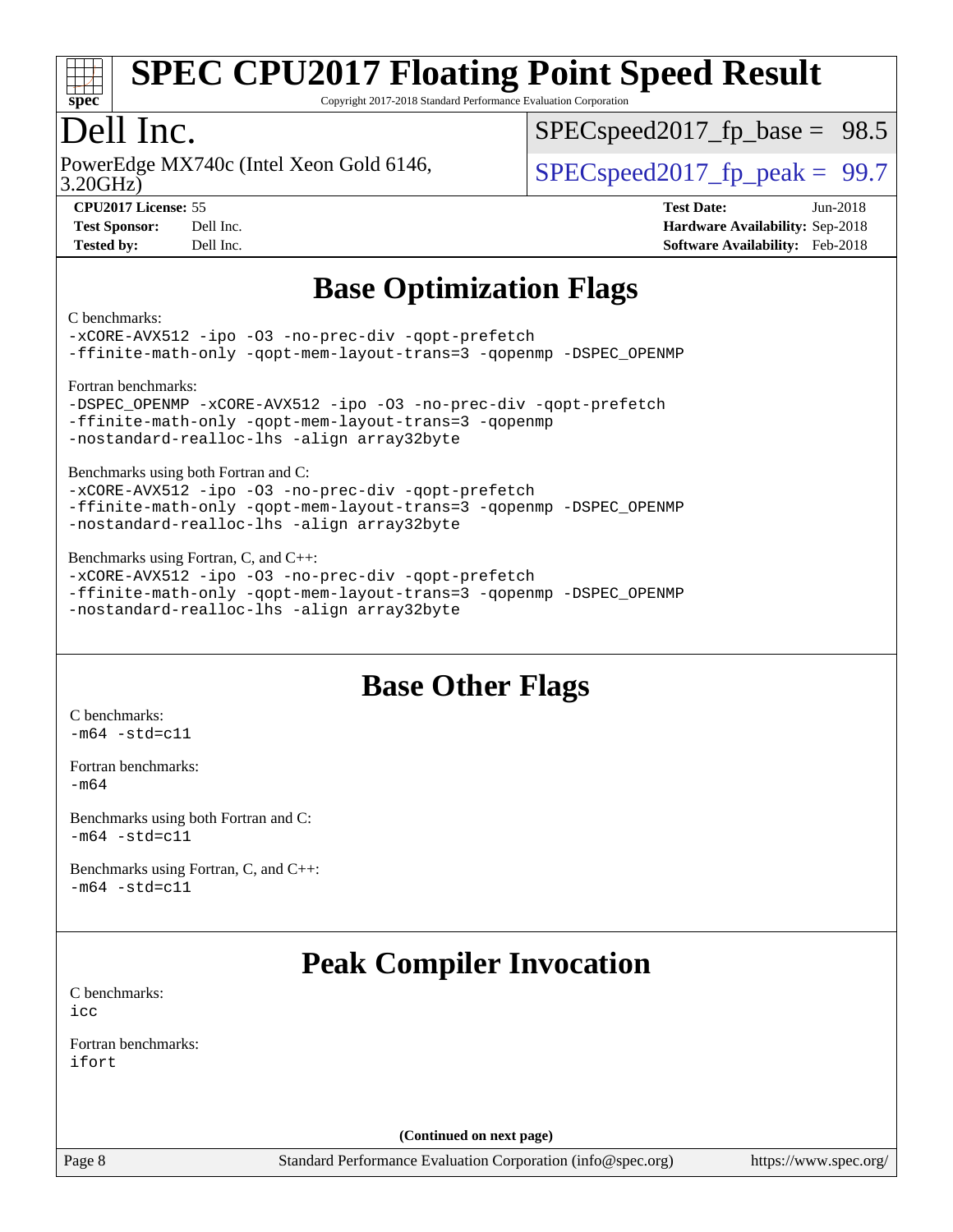

Copyright 2017-2018 Standard Performance Evaluation Corporation

# Dell Inc.

3.20GHz) PowerEdge MX740c (Intel Xeon Gold 6146,  $\vert$  [SPECspeed2017\\_fp\\_peak =](http://www.spec.org/auto/cpu2017/Docs/result-fields.html#SPECspeed2017fppeak) 99.7

 $SPECspeed2017_fp\_base = 98.5$ 

**[CPU2017 License:](http://www.spec.org/auto/cpu2017/Docs/result-fields.html#CPU2017License)** 55 **[Test Date:](http://www.spec.org/auto/cpu2017/Docs/result-fields.html#TestDate)** Jun-2018 **[Test Sponsor:](http://www.spec.org/auto/cpu2017/Docs/result-fields.html#TestSponsor)** Dell Inc. **[Hardware Availability:](http://www.spec.org/auto/cpu2017/Docs/result-fields.html#HardwareAvailability)** Sep-2018 **[Tested by:](http://www.spec.org/auto/cpu2017/Docs/result-fields.html#Testedby)** Dell Inc. **[Software Availability:](http://www.spec.org/auto/cpu2017/Docs/result-fields.html#SoftwareAvailability)** Feb-2018

# **[Peak Compiler Invocation \(Continued\)](http://www.spec.org/auto/cpu2017/Docs/result-fields.html#PeakCompilerInvocation)**

[Benchmarks using both Fortran and C](http://www.spec.org/auto/cpu2017/Docs/result-fields.html#BenchmarksusingbothFortranandC): [ifort](http://www.spec.org/cpu2017/results/res2018q4/cpu2017-20181001-09025.flags.html#user_CC_FCpeak_intel_ifort_18.0_8111460550e3ca792625aed983ce982f94888b8b503583aa7ba2b8303487b4d8a21a13e7191a45c5fd58ff318f48f9492884d4413fa793fd88dd292cad7027ca) [icc](http://www.spec.org/cpu2017/results/res2018q4/cpu2017-20181001-09025.flags.html#user_CC_FCpeak_intel_icc_18.0_66fc1ee009f7361af1fbd72ca7dcefbb700085f36577c54f309893dd4ec40d12360134090235512931783d35fd58c0460139e722d5067c5574d8eaf2b3e37e92)

[Benchmarks using Fortran, C, and C++:](http://www.spec.org/auto/cpu2017/Docs/result-fields.html#BenchmarksusingFortranCandCXX) [icpc](http://www.spec.org/cpu2017/results/res2018q4/cpu2017-20181001-09025.flags.html#user_CC_CXX_FCpeak_intel_icpc_18.0_c510b6838c7f56d33e37e94d029a35b4a7bccf4766a728ee175e80a419847e808290a9b78be685c44ab727ea267ec2f070ec5dc83b407c0218cded6866a35d07) [icc](http://www.spec.org/cpu2017/results/res2018q4/cpu2017-20181001-09025.flags.html#user_CC_CXX_FCpeak_intel_icc_18.0_66fc1ee009f7361af1fbd72ca7dcefbb700085f36577c54f309893dd4ec40d12360134090235512931783d35fd58c0460139e722d5067c5574d8eaf2b3e37e92) [ifort](http://www.spec.org/cpu2017/results/res2018q4/cpu2017-20181001-09025.flags.html#user_CC_CXX_FCpeak_intel_ifort_18.0_8111460550e3ca792625aed983ce982f94888b8b503583aa7ba2b8303487b4d8a21a13e7191a45c5fd58ff318f48f9492884d4413fa793fd88dd292cad7027ca)

**[Peak Portability Flags](http://www.spec.org/auto/cpu2017/Docs/result-fields.html#PeakPortabilityFlags)**

Same as Base Portability Flags

### **[Peak Optimization Flags](http://www.spec.org/auto/cpu2017/Docs/result-fields.html#PeakOptimizationFlags)**

[C benchmarks](http://www.spec.org/auto/cpu2017/Docs/result-fields.html#Cbenchmarks):

 619.lbm\_s: [-prof-gen](http://www.spec.org/cpu2017/results/res2018q4/cpu2017-20181001-09025.flags.html#user_peakPASS1_CFLAGSPASS1_LDFLAGS619_lbm_s_prof_gen_5aa4926d6013ddb2a31985c654b3eb18169fc0c6952a63635c234f711e6e63dd76e94ad52365559451ec499a2cdb89e4dc58ba4c67ef54ca681ffbe1461d6b36)(pass 1) [-prof-use](http://www.spec.org/cpu2017/results/res2018q4/cpu2017-20181001-09025.flags.html#user_peakPASS2_CFLAGSPASS2_LDFLAGS619_lbm_s_prof_use_1a21ceae95f36a2b53c25747139a6c16ca95bd9def2a207b4f0849963b97e94f5260e30a0c64f4bb623698870e679ca08317ef8150905d41bd88c6f78df73f19)(pass 2) [-O2](http://www.spec.org/cpu2017/results/res2018q4/cpu2017-20181001-09025.flags.html#user_peakPASS1_COPTIMIZE619_lbm_s_f-O2) [-xCORE-AVX512](http://www.spec.org/cpu2017/results/res2018q4/cpu2017-20181001-09025.flags.html#user_peakPASS2_COPTIMIZE619_lbm_s_f-xCORE-AVX512) [-qopt-prefetch](http://www.spec.org/cpu2017/results/res2018q4/cpu2017-20181001-09025.flags.html#user_peakPASS1_COPTIMIZEPASS2_COPTIMIZE619_lbm_s_f-qopt-prefetch) [-ipo](http://www.spec.org/cpu2017/results/res2018q4/cpu2017-20181001-09025.flags.html#user_peakPASS2_COPTIMIZE619_lbm_s_f-ipo) [-O3](http://www.spec.org/cpu2017/results/res2018q4/cpu2017-20181001-09025.flags.html#user_peakPASS2_COPTIMIZE619_lbm_s_f-O3) [-ffinite-math-only](http://www.spec.org/cpu2017/results/res2018q4/cpu2017-20181001-09025.flags.html#user_peakPASS1_COPTIMIZEPASS2_COPTIMIZE619_lbm_s_f_finite_math_only_cb91587bd2077682c4b38af759c288ed7c732db004271a9512da14a4f8007909a5f1427ecbf1a0fb78ff2a814402c6114ac565ca162485bbcae155b5e4258871) [-no-prec-div](http://www.spec.org/cpu2017/results/res2018q4/cpu2017-20181001-09025.flags.html#user_peakPASS2_COPTIMIZE619_lbm_s_f-no-prec-div) [-qopt-mem-layout-trans=3](http://www.spec.org/cpu2017/results/res2018q4/cpu2017-20181001-09025.flags.html#user_peakPASS1_COPTIMIZEPASS2_COPTIMIZE619_lbm_s_f-qopt-mem-layout-trans_de80db37974c74b1f0e20d883f0b675c88c3b01e9d123adea9b28688d64333345fb62bc4a798493513fdb68f60282f9a726aa07f478b2f7113531aecce732043) [-DSPEC\\_SUPPRESS\\_OPENMP](http://www.spec.org/cpu2017/results/res2018q4/cpu2017-20181001-09025.flags.html#suite_peakPASS1_COPTIMIZE619_lbm_s_DSPEC_SUPPRESS_OPENMP) [-qopenmp](http://www.spec.org/cpu2017/results/res2018q4/cpu2017-20181001-09025.flags.html#user_peakPASS2_COPTIMIZE619_lbm_s_qopenmp_16be0c44f24f464004c6784a7acb94aca937f053568ce72f94b139a11c7c168634a55f6653758ddd83bcf7b8463e8028bb0b48b77bcddc6b78d5d95bb1df2967) [-DSPEC\\_OPENMP](http://www.spec.org/cpu2017/results/res2018q4/cpu2017-20181001-09025.flags.html#suite_peakPASS2_COPTIMIZE619_lbm_s_DSPEC_OPENMP) 638.imagick\_s: [-xCORE-AVX512](http://www.spec.org/cpu2017/results/res2018q4/cpu2017-20181001-09025.flags.html#user_peakCOPTIMIZE638_imagick_s_f-xCORE-AVX512) [-ipo](http://www.spec.org/cpu2017/results/res2018q4/cpu2017-20181001-09025.flags.html#user_peakCOPTIMIZE638_imagick_s_f-ipo) [-O3](http://www.spec.org/cpu2017/results/res2018q4/cpu2017-20181001-09025.flags.html#user_peakCOPTIMIZE638_imagick_s_f-O3) [-no-prec-div](http://www.spec.org/cpu2017/results/res2018q4/cpu2017-20181001-09025.flags.html#user_peakCOPTIMIZE638_imagick_s_f-no-prec-div) [-qopt-prefetch](http://www.spec.org/cpu2017/results/res2018q4/cpu2017-20181001-09025.flags.html#user_peakCOPTIMIZE638_imagick_s_f-qopt-prefetch) [-ffinite-math-only](http://www.spec.org/cpu2017/results/res2018q4/cpu2017-20181001-09025.flags.html#user_peakCOPTIMIZE638_imagick_s_f_finite_math_only_cb91587bd2077682c4b38af759c288ed7c732db004271a9512da14a4f8007909a5f1427ecbf1a0fb78ff2a814402c6114ac565ca162485bbcae155b5e4258871) [-qopt-mem-layout-trans=3](http://www.spec.org/cpu2017/results/res2018q4/cpu2017-20181001-09025.flags.html#user_peakCOPTIMIZE638_imagick_s_f-qopt-mem-layout-trans_de80db37974c74b1f0e20d883f0b675c88c3b01e9d123adea9b28688d64333345fb62bc4a798493513fdb68f60282f9a726aa07f478b2f7113531aecce732043) [-qopenmp](http://www.spec.org/cpu2017/results/res2018q4/cpu2017-20181001-09025.flags.html#user_peakCOPTIMIZE638_imagick_s_qopenmp_16be0c44f24f464004c6784a7acb94aca937f053568ce72f94b139a11c7c168634a55f6653758ddd83bcf7b8463e8028bb0b48b77bcddc6b78d5d95bb1df2967) [-DSPEC\\_OPENMP](http://www.spec.org/cpu2017/results/res2018q4/cpu2017-20181001-09025.flags.html#suite_peakCOPTIMIZE638_imagick_s_DSPEC_OPENMP) 644.nab\_s: Same as 638.imagick\_s [Fortran benchmarks](http://www.spec.org/auto/cpu2017/Docs/result-fields.html#Fortranbenchmarks): [-prof-gen](http://www.spec.org/cpu2017/results/res2018q4/cpu2017-20181001-09025.flags.html#user_FCpeak_prof_gen_5aa4926d6013ddb2a31985c654b3eb18169fc0c6952a63635c234f711e6e63dd76e94ad52365559451ec499a2cdb89e4dc58ba4c67ef54ca681ffbe1461d6b36)(pass 1) [-prof-use](http://www.spec.org/cpu2017/results/res2018q4/cpu2017-20181001-09025.flags.html#user_FCpeak_prof_use_1a21ceae95f36a2b53c25747139a6c16ca95bd9def2a207b4f0849963b97e94f5260e30a0c64f4bb623698870e679ca08317ef8150905d41bd88c6f78df73f19)(pass 2) [-DSPEC\\_SUPPRESS\\_OPENMP](http://www.spec.org/cpu2017/results/res2018q4/cpu2017-20181001-09025.flags.html#suite_FCpeak_DSPEC_SUPPRESS_OPENMP) -DSPEC OPENMP [-O2](http://www.spec.org/cpu2017/results/res2018q4/cpu2017-20181001-09025.flags.html#user_FCpeak_f-O2) [-xCORE-AVX512](http://www.spec.org/cpu2017/results/res2018q4/cpu2017-20181001-09025.flags.html#user_FCpeak_f-xCORE-AVX512) [-qopt-prefetch](http://www.spec.org/cpu2017/results/res2018q4/cpu2017-20181001-09025.flags.html#user_FCpeak_f-qopt-prefetch) [-ipo](http://www.spec.org/cpu2017/results/res2018q4/cpu2017-20181001-09025.flags.html#user_FCpeak_f-ipo) [-O3](http://www.spec.org/cpu2017/results/res2018q4/cpu2017-20181001-09025.flags.html#user_FCpeak_f-O3) [-ffinite-math-only](http://www.spec.org/cpu2017/results/res2018q4/cpu2017-20181001-09025.flags.html#user_FCpeak_f_finite_math_only_cb91587bd2077682c4b38af759c288ed7c732db004271a9512da14a4f8007909a5f1427ecbf1a0fb78ff2a814402c6114ac565ca162485bbcae155b5e4258871) [-no-prec-div](http://www.spec.org/cpu2017/results/res2018q4/cpu2017-20181001-09025.flags.html#user_FCpeak_f-no-prec-div) [-qopt-mem-layout-trans=3](http://www.spec.org/cpu2017/results/res2018q4/cpu2017-20181001-09025.flags.html#user_FCpeak_f-qopt-mem-layout-trans_de80db37974c74b1f0e20d883f0b675c88c3b01e9d123adea9b28688d64333345fb62bc4a798493513fdb68f60282f9a726aa07f478b2f7113531aecce732043) [-qopenmp](http://www.spec.org/cpu2017/results/res2018q4/cpu2017-20181001-09025.flags.html#user_FCpeak_qopenmp_16be0c44f24f464004c6784a7acb94aca937f053568ce72f94b139a11c7c168634a55f6653758ddd83bcf7b8463e8028bb0b48b77bcddc6b78d5d95bb1df2967) [-nostandard-realloc-lhs](http://www.spec.org/cpu2017/results/res2018q4/cpu2017-20181001-09025.flags.html#user_FCpeak_f_2003_std_realloc_82b4557e90729c0f113870c07e44d33d6f5a304b4f63d4c15d2d0f1fab99f5daaed73bdb9275d9ae411527f28b936061aa8b9c8f2d63842963b95c9dd6426b8a) [-align array32byte](http://www.spec.org/cpu2017/results/res2018q4/cpu2017-20181001-09025.flags.html#user_FCpeak_align_array32byte_b982fe038af199962ba9a80c053b8342c548c85b40b8e86eb3cc33dee0d7986a4af373ac2d51c3f7cf710a18d62fdce2948f201cd044323541f22fc0fffc51b6) [Benchmarks using both Fortran and C](http://www.spec.org/auto/cpu2017/Docs/result-fields.html#BenchmarksusingbothFortranandC): 621.wrf\_s: [-prof-gen](http://www.spec.org/cpu2017/results/res2018q4/cpu2017-20181001-09025.flags.html#user_peakPASS1_CFLAGSPASS1_FFLAGSPASS1_LDFLAGS621_wrf_s_prof_gen_5aa4926d6013ddb2a31985c654b3eb18169fc0c6952a63635c234f711e6e63dd76e94ad52365559451ec499a2cdb89e4dc58ba4c67ef54ca681ffbe1461d6b36)(pass 1) [-prof-use](http://www.spec.org/cpu2017/results/res2018q4/cpu2017-20181001-09025.flags.html#user_peakPASS2_CFLAGSPASS2_FFLAGSPASS2_LDFLAGS621_wrf_s_prof_use_1a21ceae95f36a2b53c25747139a6c16ca95bd9def2a207b4f0849963b97e94f5260e30a0c64f4bb623698870e679ca08317ef8150905d41bd88c6f78df73f19)(pass 2) [-O2](http://www.spec.org/cpu2017/results/res2018q4/cpu2017-20181001-09025.flags.html#user_peakPASS1_COPTIMIZEPASS1_FOPTIMIZE621_wrf_s_f-O2) [-xCORE-AVX512](http://www.spec.org/cpu2017/results/res2018q4/cpu2017-20181001-09025.flags.html#user_peakPASS2_COPTIMIZEPASS2_FOPTIMIZE621_wrf_s_f-xCORE-AVX512) [-qopt-prefetch](http://www.spec.org/cpu2017/results/res2018q4/cpu2017-20181001-09025.flags.html#user_peakPASS1_COPTIMIZEPASS1_FOPTIMIZEPASS2_COPTIMIZEPASS2_FOPTIMIZE621_wrf_s_f-qopt-prefetch) [-ipo](http://www.spec.org/cpu2017/results/res2018q4/cpu2017-20181001-09025.flags.html#user_peakPASS2_COPTIMIZEPASS2_FOPTIMIZE621_wrf_s_f-ipo) [-O3](http://www.spec.org/cpu2017/results/res2018q4/cpu2017-20181001-09025.flags.html#user_peakPASS2_COPTIMIZEPASS2_FOPTIMIZE621_wrf_s_f-O3) [-ffinite-math-only](http://www.spec.org/cpu2017/results/res2018q4/cpu2017-20181001-09025.flags.html#user_peakPASS1_COPTIMIZEPASS1_FOPTIMIZEPASS2_COPTIMIZEPASS2_FOPTIMIZE621_wrf_s_f_finite_math_only_cb91587bd2077682c4b38af759c288ed7c732db004271a9512da14a4f8007909a5f1427ecbf1a0fb78ff2a814402c6114ac565ca162485bbcae155b5e4258871) [-no-prec-div](http://www.spec.org/cpu2017/results/res2018q4/cpu2017-20181001-09025.flags.html#user_peakPASS2_COPTIMIZEPASS2_FOPTIMIZE621_wrf_s_f-no-prec-div) [-qopt-mem-layout-trans=3](http://www.spec.org/cpu2017/results/res2018q4/cpu2017-20181001-09025.flags.html#user_peakPASS1_COPTIMIZEPASS1_FOPTIMIZEPASS2_COPTIMIZEPASS2_FOPTIMIZE621_wrf_s_f-qopt-mem-layout-trans_de80db37974c74b1f0e20d883f0b675c88c3b01e9d123adea9b28688d64333345fb62bc4a798493513fdb68f60282f9a726aa07f478b2f7113531aecce732043) [-DSPEC\\_SUPPRESS\\_OPENMP](http://www.spec.org/cpu2017/results/res2018q4/cpu2017-20181001-09025.flags.html#suite_peakPASS1_COPTIMIZEPASS1_FOPTIMIZE621_wrf_s_DSPEC_SUPPRESS_OPENMP) [-qopenmp](http://www.spec.org/cpu2017/results/res2018q4/cpu2017-20181001-09025.flags.html#user_peakPASS2_COPTIMIZEPASS2_FOPTIMIZE621_wrf_s_qopenmp_16be0c44f24f464004c6784a7acb94aca937f053568ce72f94b139a11c7c168634a55f6653758ddd83bcf7b8463e8028bb0b48b77bcddc6b78d5d95bb1df2967) [-DSPEC\\_OPENMP](http://www.spec.org/cpu2017/results/res2018q4/cpu2017-20181001-09025.flags.html#suite_peakPASS2_COPTIMIZEPASS2_FOPTIMIZE621_wrf_s_DSPEC_OPENMP) [-nostandard-realloc-lhs](http://www.spec.org/cpu2017/results/res2018q4/cpu2017-20181001-09025.flags.html#user_peakEXTRA_FOPTIMIZE621_wrf_s_f_2003_std_realloc_82b4557e90729c0f113870c07e44d33d6f5a304b4f63d4c15d2d0f1fab99f5daaed73bdb9275d9ae411527f28b936061aa8b9c8f2d63842963b95c9dd6426b8a) [-align array32byte](http://www.spec.org/cpu2017/results/res2018q4/cpu2017-20181001-09025.flags.html#user_peakEXTRA_FOPTIMIZE621_wrf_s_align_array32byte_b982fe038af199962ba9a80c053b8342c548c85b40b8e86eb3cc33dee0d7986a4af373ac2d51c3f7cf710a18d62fdce2948f201cd044323541f22fc0fffc51b6)

 627.cam4\_s: [-xCORE-AVX512](http://www.spec.org/cpu2017/results/res2018q4/cpu2017-20181001-09025.flags.html#user_peakCOPTIMIZEFOPTIMIZE627_cam4_s_f-xCORE-AVX512) [-ipo](http://www.spec.org/cpu2017/results/res2018q4/cpu2017-20181001-09025.flags.html#user_peakCOPTIMIZEFOPTIMIZE627_cam4_s_f-ipo) [-O3](http://www.spec.org/cpu2017/results/res2018q4/cpu2017-20181001-09025.flags.html#user_peakCOPTIMIZEFOPTIMIZE627_cam4_s_f-O3) [-no-prec-div](http://www.spec.org/cpu2017/results/res2018q4/cpu2017-20181001-09025.flags.html#user_peakCOPTIMIZEFOPTIMIZE627_cam4_s_f-no-prec-div) [-qopt-prefetch](http://www.spec.org/cpu2017/results/res2018q4/cpu2017-20181001-09025.flags.html#user_peakCOPTIMIZEFOPTIMIZE627_cam4_s_f-qopt-prefetch) [-ffinite-math-only](http://www.spec.org/cpu2017/results/res2018q4/cpu2017-20181001-09025.flags.html#user_peakCOPTIMIZEFOPTIMIZE627_cam4_s_f_finite_math_only_cb91587bd2077682c4b38af759c288ed7c732db004271a9512da14a4f8007909a5f1427ecbf1a0fb78ff2a814402c6114ac565ca162485bbcae155b5e4258871) [-qopt-mem-layout-trans=3](http://www.spec.org/cpu2017/results/res2018q4/cpu2017-20181001-09025.flags.html#user_peakCOPTIMIZEFOPTIMIZE627_cam4_s_f-qopt-mem-layout-trans_de80db37974c74b1f0e20d883f0b675c88c3b01e9d123adea9b28688d64333345fb62bc4a798493513fdb68f60282f9a726aa07f478b2f7113531aecce732043) [-qopenmp](http://www.spec.org/cpu2017/results/res2018q4/cpu2017-20181001-09025.flags.html#user_peakCOPTIMIZEFOPTIMIZE627_cam4_s_qopenmp_16be0c44f24f464004c6784a7acb94aca937f053568ce72f94b139a11c7c168634a55f6653758ddd83bcf7b8463e8028bb0b48b77bcddc6b78d5d95bb1df2967) [-DSPEC\\_OPENMP](http://www.spec.org/cpu2017/results/res2018q4/cpu2017-20181001-09025.flags.html#suite_peakCOPTIMIZEFOPTIMIZE627_cam4_s_DSPEC_OPENMP) [-nostandard-realloc-lhs](http://www.spec.org/cpu2017/results/res2018q4/cpu2017-20181001-09025.flags.html#user_peakEXTRA_FOPTIMIZE627_cam4_s_f_2003_std_realloc_82b4557e90729c0f113870c07e44d33d6f5a304b4f63d4c15d2d0f1fab99f5daaed73bdb9275d9ae411527f28b936061aa8b9c8f2d63842963b95c9dd6426b8a) [-align array32byte](http://www.spec.org/cpu2017/results/res2018q4/cpu2017-20181001-09025.flags.html#user_peakEXTRA_FOPTIMIZE627_cam4_s_align_array32byte_b982fe038af199962ba9a80c053b8342c548c85b40b8e86eb3cc33dee0d7986a4af373ac2d51c3f7cf710a18d62fdce2948f201cd044323541f22fc0fffc51b6)

**(Continued on next page)**